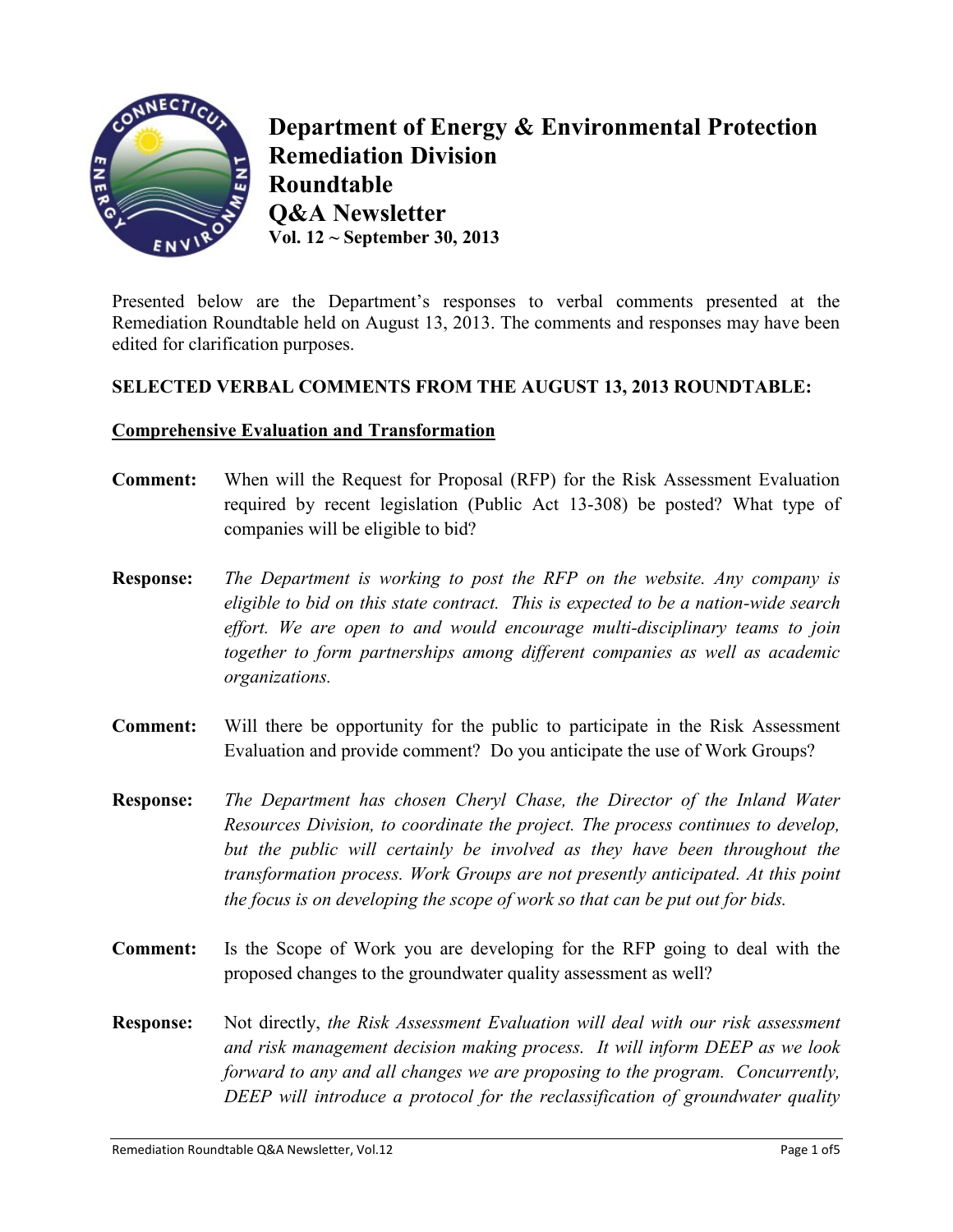*areas. That protocol looks to work with municipalities to align future groundwater classifications with current information on groundwater quality and current and future groundwater uses.*

- **Comment:** How will diverse types of sites, such as those reported as spills, be transitioned into the new Unified Reporting Program that is envisioned in the transformation report?
- **Response:** *The new program will reach across different types of sites. Those details are still being developed and improved. It is a continuous work in progress. The transition will most likely depend upon how the property or release came into a program to begin with as well as the current status of the response actions.*
- **Comment:** Does the Department envision changes to the LEP Regulations as well?
- **Response:** *That is a possibility, but any specific changes will depend on how the program transforms. If changes are needed, DEEP will work with stakeholders to propose appropriate changes.*

#### **Future Transformation RSR Amendments: Wave 2**

**Comment:** When discussing modeling for Monitored Natural Attenuation, are you looking for us to show that the endpoint will be achieved? **Response:** *Yes, we would expect to see a model showing that your proposed remedy will work. We do not presently have any specific modeling programs in mind, but are open to suggestions on which should be further evaluated.* **Comment:** Can comments on Wave 2 be sent to the Roundtable email box? **Response:** *Yes, you may send questions in to the [Roundtable mailbox](mailto:DEEP.RemediationRoundtable@ct.gov) or the [Transformation](mailto:DEEP.cleanup.transform@ct.gov)  [mailbox.](mailto:DEEP.cleanup.transform@ct.gov)* **Comment:** How would Monitored Natural Attenuation be folded into the Technical Impracticability (TI) guidance that is currently being worked on? **Response:** *These would be two separate and distinct options. If modeling shows you are not going to make the 20-year timeframe, we would expect that you would first reassess the site characterization to ensure that the source has been, in fact,*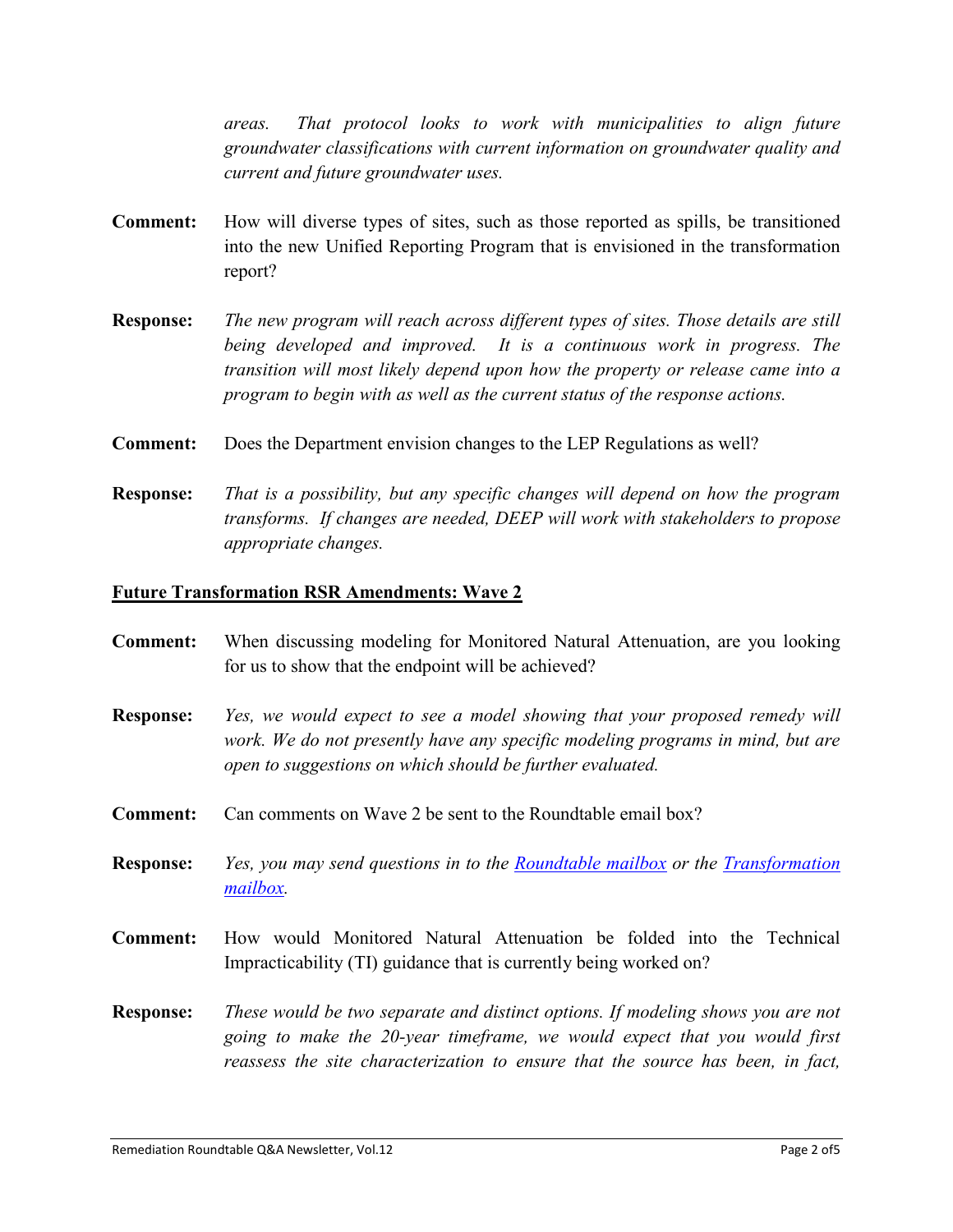*removed or otherwise addressed to the maximum extent prudent. Then, if there are no threats to human health a TI could potentially be an option.*

- **Comment:** Will changes to the criteria be coming after the Risk Assessment Evaluation is completed?
- **Response:** *The Wave 2 transformation of the RSRs and then eventually the statutes will be independent of any criteria changes. Depending on the outcome of the Risk Assessment Evaluation, it may be fitting to change criteria as well.*
- **Comment:** Will the Risk Assessment Evaluation be limited to developing a process to evaluate risk?
- **Response:** *The Risk Assessment Evaluation will be all encompassing, including all risk management decisions in which the Department would be involved, in addition to whether Risk Assessment can be used as a tool to meet the RSRs.*
- **Comment:** Was the Risk Assessment Evaluation something the Department was considering or was it put in as a mandate from Legislation?
- **Response:** *The Department was considering the option before it was put into the legislation.*

#### **RSR Amendments: Effective June 27, 2013 (Wave 1)**

- **Comment:** Is the provision for allowing sampling results which exceed two times the remedial criteria in a 95% UCL calculation self-implementing under the new Wave 1 changes to the RSRs?
- **Response:** *This provision which formerly required the Commissioner's approval for allowing sample results which exceed two times the remedial criteria, was removed from the latest version of the regulation. Therefore, such sample results may be used the same as all others, with no special approval or notification, when performing 95% UCL calculations to meet RSRs criteria. However, the 95%UCL calculation tends to be self-limiting when elevated results are input, due to the nature of the calculation. Note, the 95% UCL is not permitted for the volatization criteria or soil vapor criteria.*
- **Comment:** Under the self-implementing PMC exemptions, can pavement be included as part of the 80% of a site that is subject to infiltration?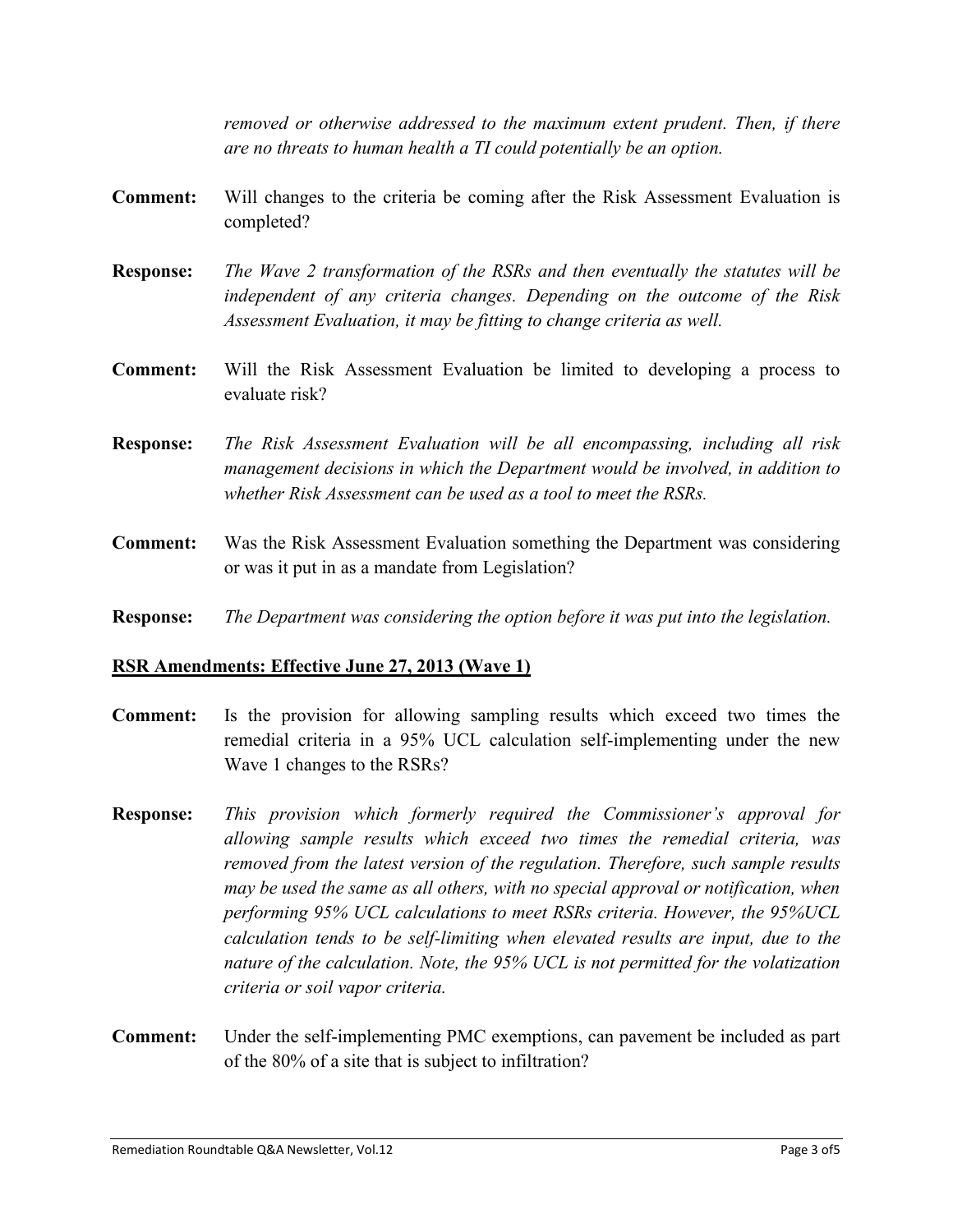- **Response:** *No, a hard surface would not be considered as part of the 80% of a site that would need to be subject to infiltration for this exemption to be used. Therefore, this exemption would not apply for an area covered by pavement. A Fact Sheet is being developed on this topic and will be posted on the Remediation web site.*
- **Comment:** When indicating that all remediation needs to be completed before groundwater compliance monitoring can be performed, is that release-based or site-wide?
- **Response:** *The RSRs are release-based, so compliance monitoring relates to individual releases, rather than an entire site.*
- **Comment:** Can compliance of groundwater be demonstrated in phases as a site is cleaned up, or does all remediation need to be completed before any monitoring wells can demonstrate compliance? Does this allow you to "close out" monitoring wells on the periphery of the plume as a plume shrinks over time? Or do we have to wait until the entire plume meets criteria?
- **Response:** *The RSRs are release-based, so compliance monitoring relates to individual releases, and not necessarily to the whole site. Therefore, compliance with groundwater criteria on a site can be achieved in phases as various Release Areas (RA) are addressed separately over time.*

*The entire plume from a RA must achieve compliance. However, the number and location of monitoring wells used to demonstrate compliance may not be the same as the number and location of wells used to investigate and characterize the plume. It may be appropriate to remove a well from the sampling plan if the data collected from the well no longer provides any value to the CSM, if the data is not usable (for whatever reason), or if the collection of further data is considered irrelevant to demonstrate compliance.* 

*Except for those sites where DEEP has maintained the lead in reviewing and approving work at a site, decisions regarding which monitoring wells are necessary to demonstrate groundwater compliance is the responsibility of the LEP.*

- **Comment:** Can the old RSRs be used or do properties have to abide by new RSRs immediately?
- **Response:** *The new RSRs are currently in effect with no transition period, except as otherwise specified in the RSRs. However, the Commissioner still maintains the authority to approve alternative approaches on a case-by-case basis if that is deemed necessary.*